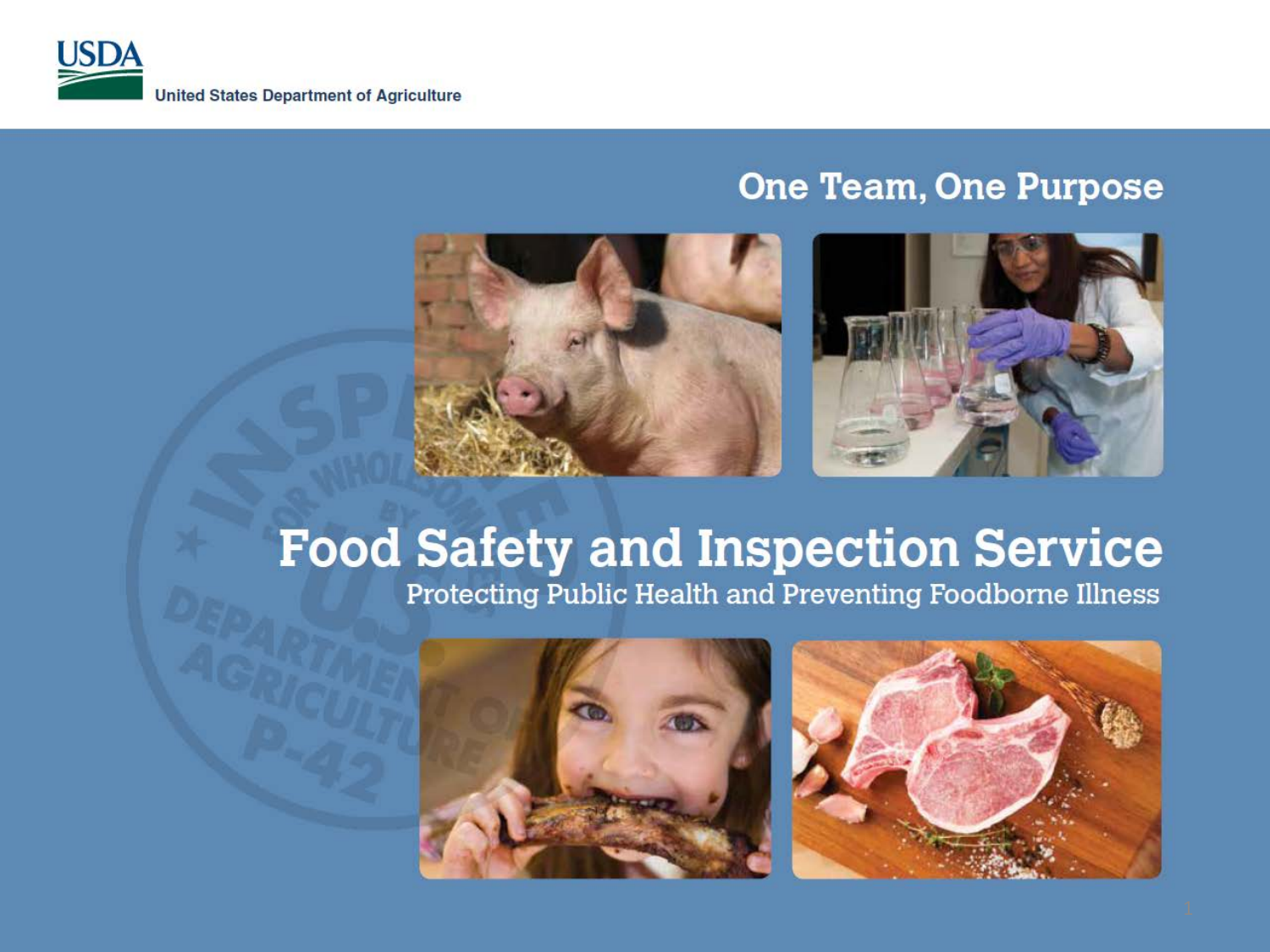**Overview - Raw Pork Products Exploratory Sampling Project (RPPESP)** 

- RPPESP Phase I
	- Design
	- Results
- Transitional Exploratory Sampling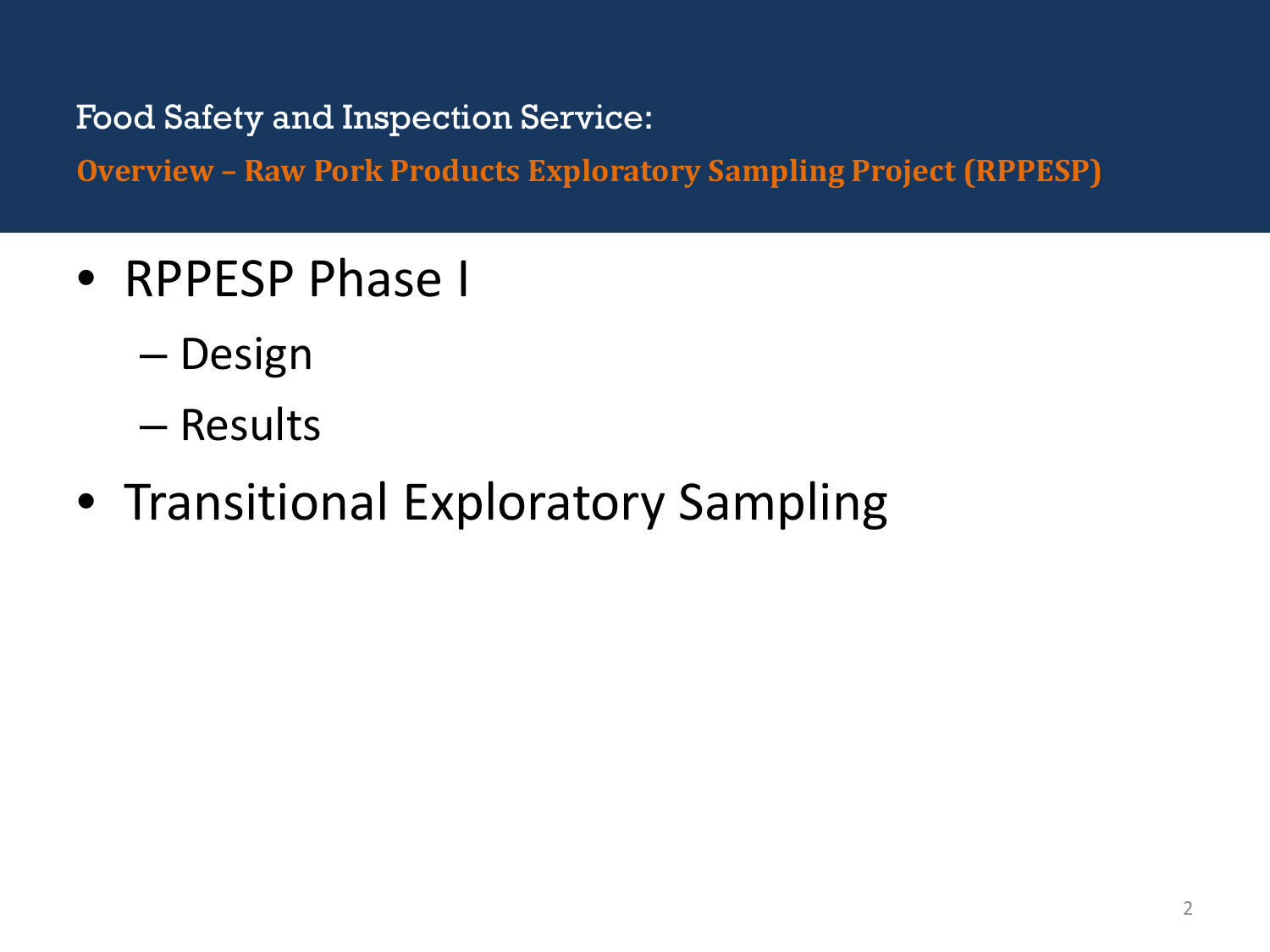# RPPESP Phase I (May 2015 – November 2015)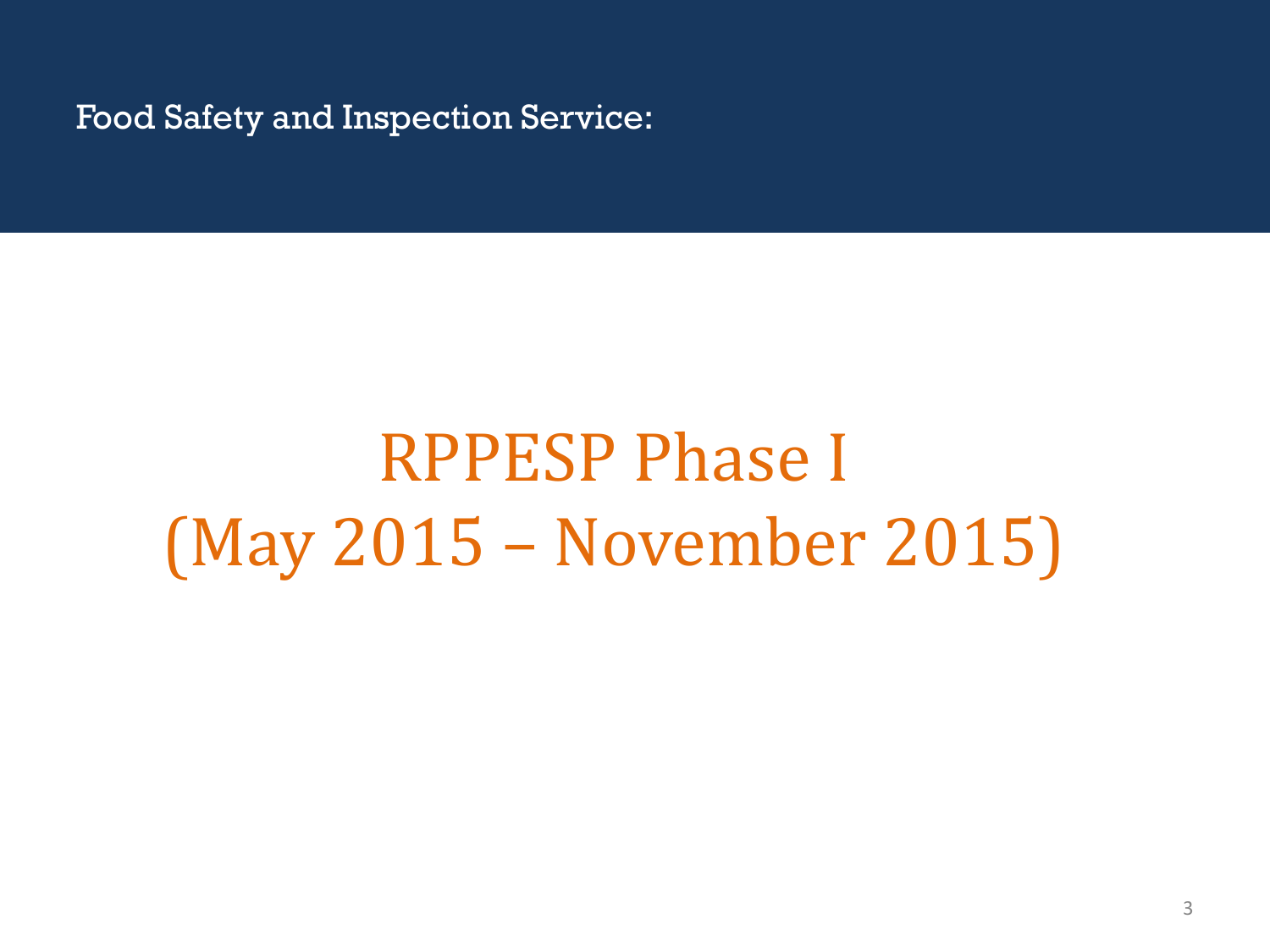**Raw Pork Products Exploratory Sampling Program (RPPESP)** 

# **Purpose of Phase I or "shakedown" phase:**

- To inform the sampling design of the baseline study by:
	- Collecting data on the presence of *Salmonella*, other pathogens, and indicator organisms in various pork products to help inform risk assessment and policy decisions
	- Determine what microbiological hazards may be of concern in pork products
	- Testing sample collection methods and logistics (i.e. supplies, shipping, etc.)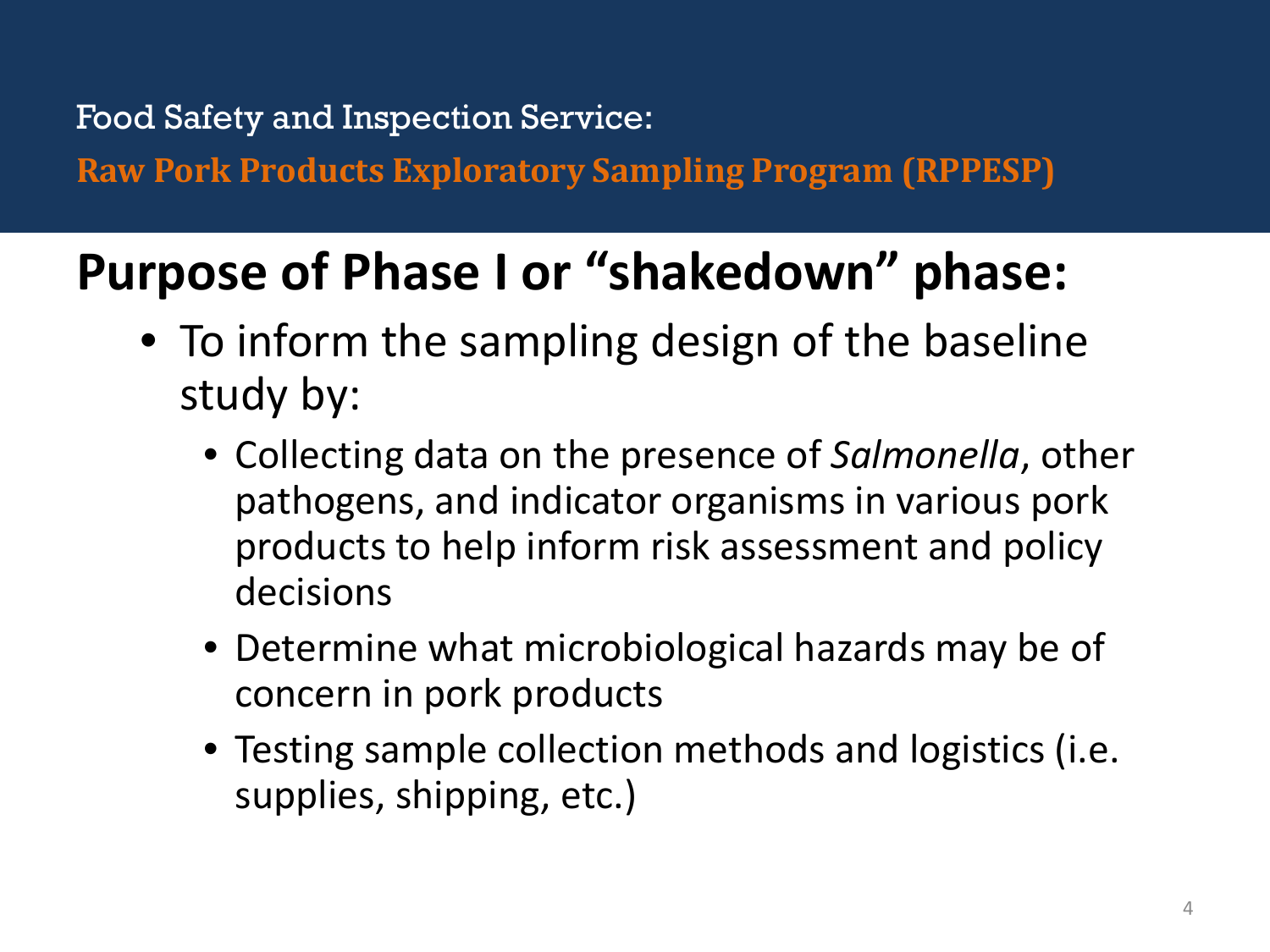Food Safety and Inspection Service: **Phase I – Study Design** 

- **Raw Pork Products Exploratory Study Project (RPPESP) - Phase I** 
	- **Duration:** May 2015 November 2015 (1200 samples collected)
	- **Project Codes and Products:** 
		- EXP PK ICT01: Intact Cuts (Including bone-in and boneless)
		- EXP\_PK\_IOT01: Intact Other
		- EXP PK NCT01: Non-intact Cuts (Including bone-in and boneless)
		- EXP\_PK\_NOT01: Non-intact Other
		- EXP\_PK\_COM01: Comminuted (Ground; Other Comminuted; Advanced Meat Recovery; Mechanically Separated; and Sausage, patties, or other formed products)
	- **Microbiological targets included:**
		- All samples were analyzed for *Salmonella* (1200 samples)
		- Subset of 200 samples also analyzed for: *Campylobacter*, *Toxoplasma gondii, Yersinia enterocolitica*, Methicillin-Resistant *Staphylococcus aureus*, Shiga toxin- producing *E. coli* and four indicator bacteria (Aerobic Plate Count (APC), *Enterobacteriaceae*, coliforms, and generic *E. coli*)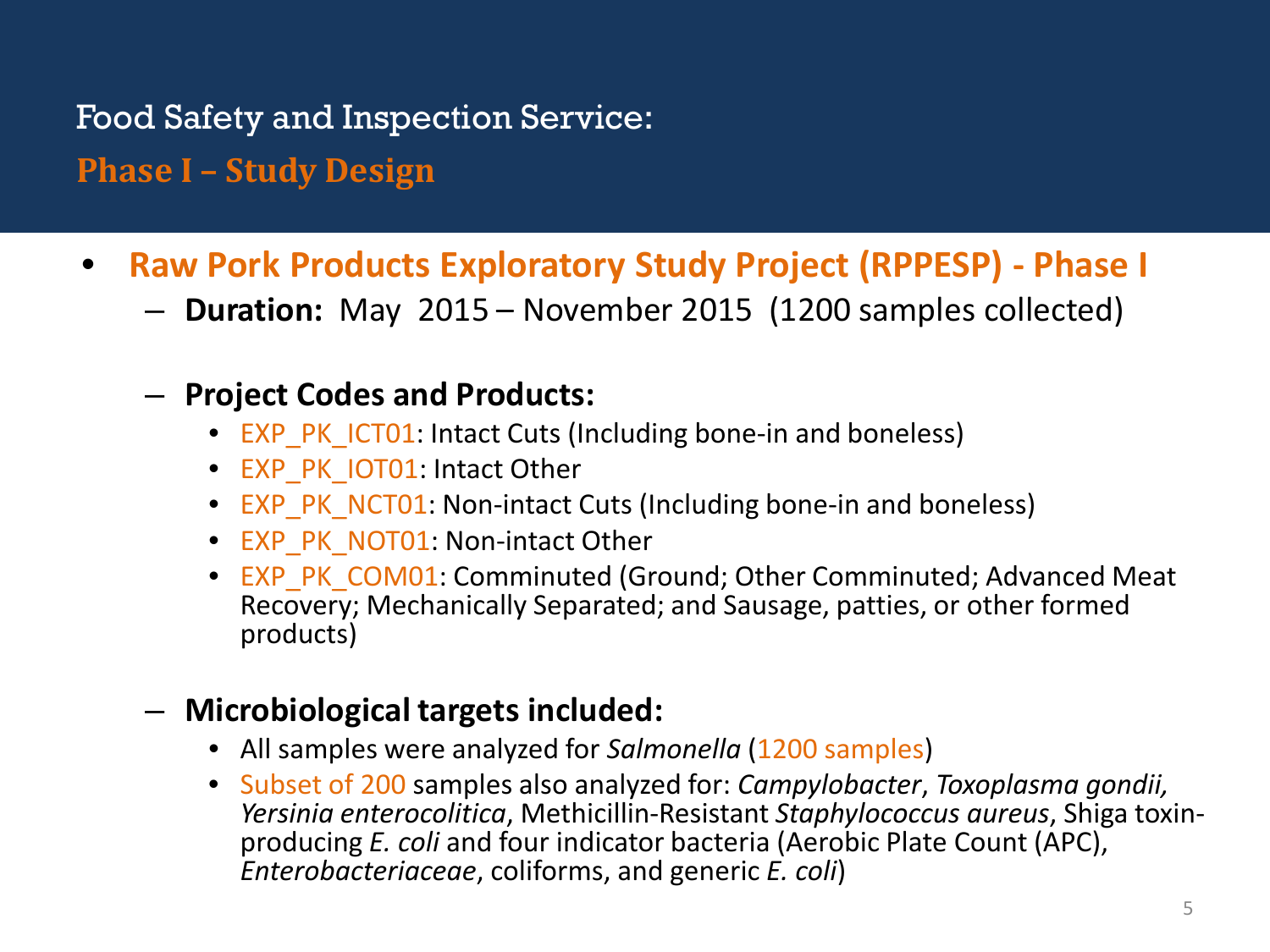Food Safety and Inspection Service: **Phase I - Product Groups Sampled** 

- Raw pork products collected from federal establishments producing 1,000 lbs or more a day of:
	- Comminuted (ground pork, sausage, AMR, etc.)
	- Intact cuts (tray ready cuts from primals, etc. that have not been needle/blade tenderized, injected, etc.)
	- Intact other (feet, neck bones, cutlets, etc. that have not been needle/blade tenderized, injected, etc.)
	- Non-intact cuts (cuts from primals, etc. that have been needle/blade tenderized, injected, etc.)
	- Non-intact other (feet, neck bones, cutlets, etc. that have been needle/blade tenderized, injected, etc.)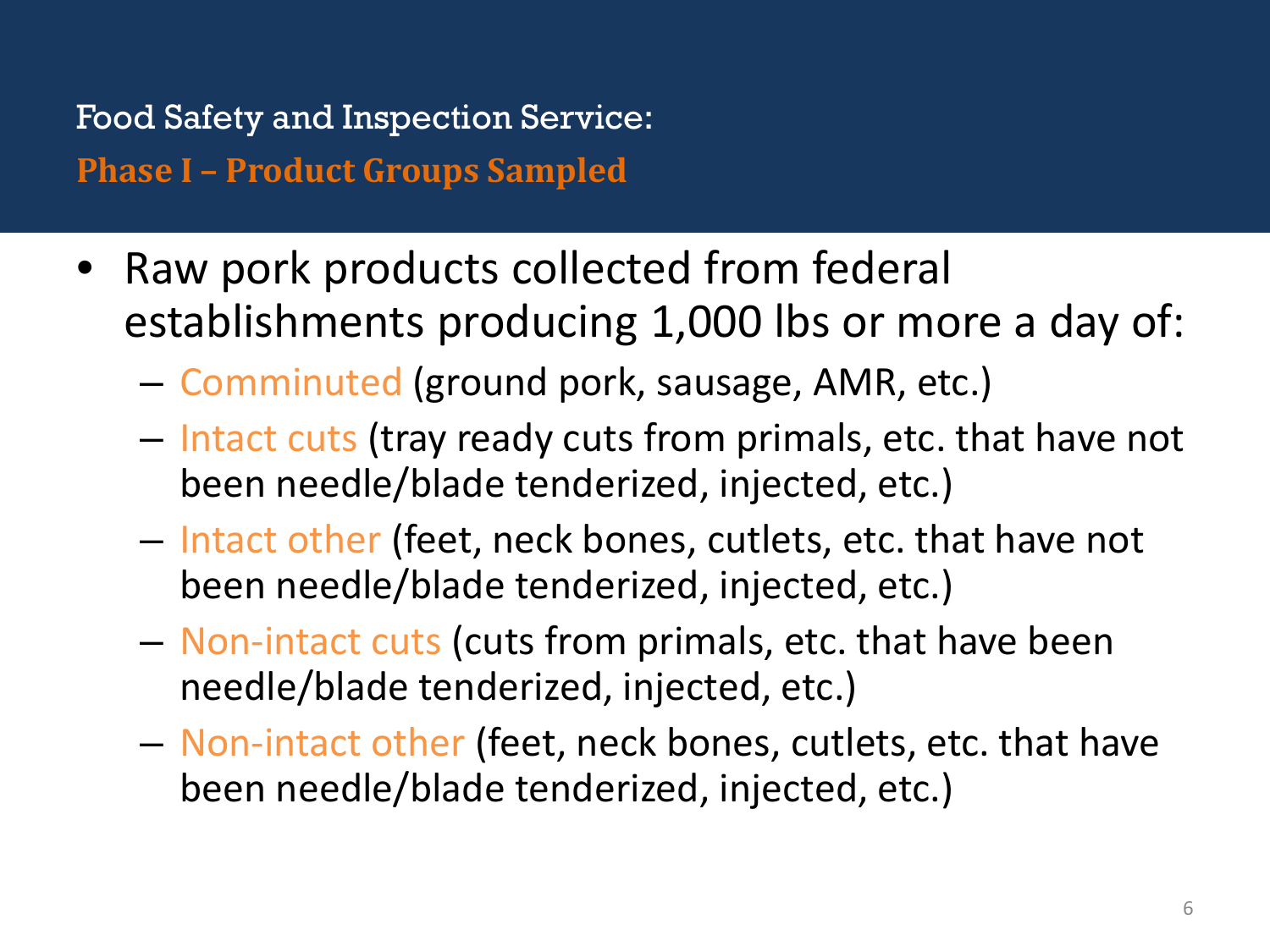### Food Safety and Inspection Service: **Phase I – Salmonella Results**

| <b>Pork</b><br><b>Project Code</b> | <b>Pork Product Type</b> | <b>Phase I Salmonella</b><br>% Positive by Project Code<br>(May 2015 - Nov 2015) |
|------------------------------------|--------------------------|----------------------------------------------------------------------------------|
| EXP PK COM01                       | Comminuted               | 21.0%<br>(136/649)                                                               |
| EXP PK ICT01                       | <b>Intact Cuts</b>       | 11.9%<br>(38/320)                                                                |
| EXP PK IOT01                       | <b>Intact Other</b>      | 18.7%<br>(17/91)                                                                 |
| EXP PK NCT01                       | <b>Non-Intact Cuts</b>   | 5.0%<br>(3/60)                                                                   |
| EXP_PK_NOT01                       | <b>Non-Intact Other</b>  | 7.5%<br>(6/80)                                                                   |
| Total                              |                          | 16.7%<br>(200/1, 200)                                                            |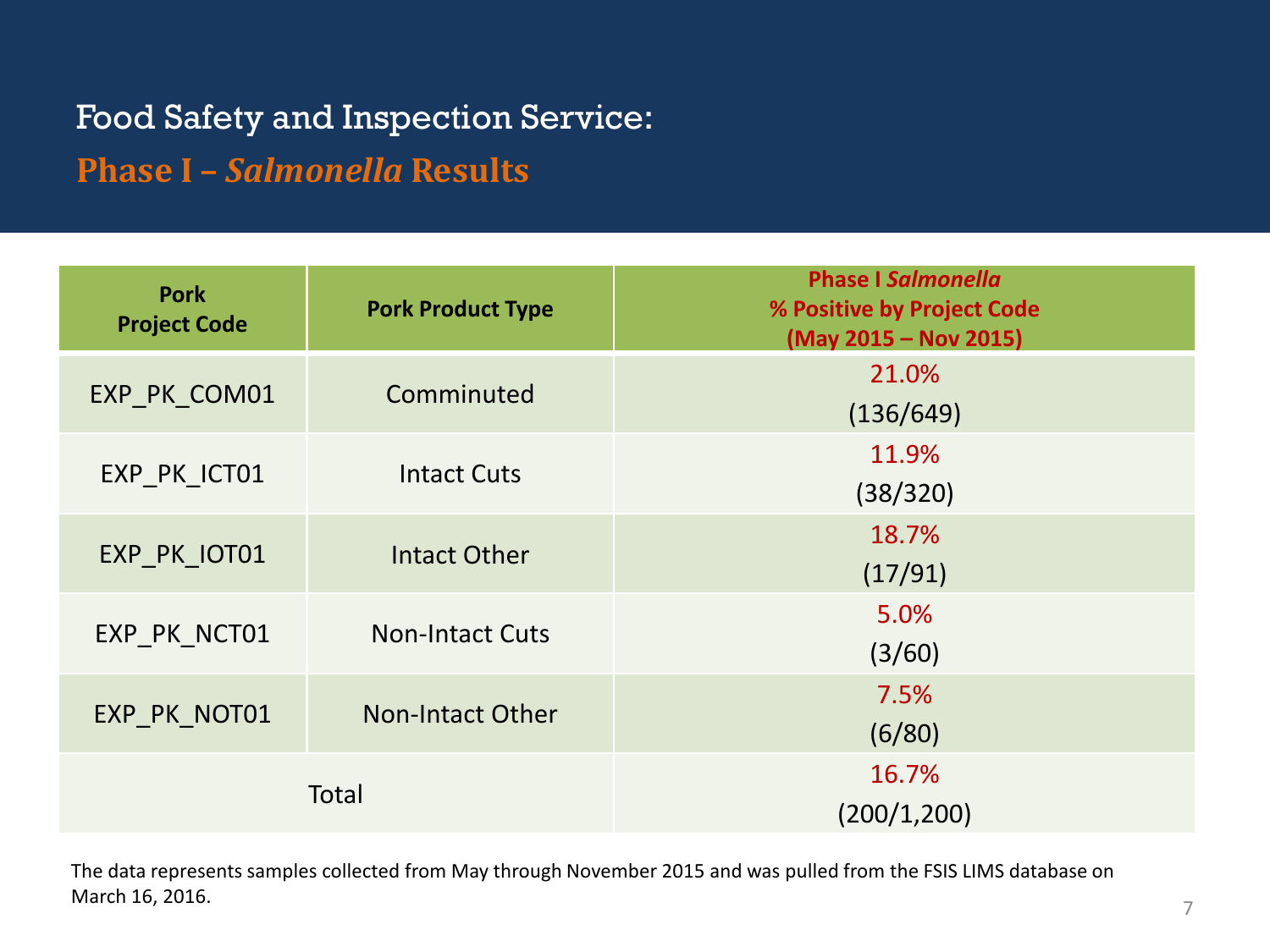

#### **Phase I Salmonella % Positive by Primal Part**

|                    | <b>Jowls</b> | <b>Shoulder</b> | <b>Belly</b> | Loin       | Ham (leg)  | <b>Total</b> |
|--------------------|--------------|-----------------|--------------|------------|------------|--------------|
| <b>Pork</b>        | Positive /   | Positive/       | Positive/    | Positive/  | Positive/  | Positive/    |
| Project            | Analyzed     | Analyzed        | Analyzed     | Analyzed   | Analyzed   | Analyzed     |
|                    | % Positive   | % Positive      | % Positive   | % Positive | % Positive | % Positive   |
| <b>Intact Cuts</b> | 7/16         | 11/70           | 4/16         | 12/190     | 4/28       | 38/320       |
|                    | 43.8%        | 15.7%           | 25.0%        | 6.3%       | 14.3%      | 11.9%        |
| Intact Other       | 1/5          | 8/33            | 2/15         | 1/21       | 5/17       | 17/91        |
|                    | 20.0%        | 24.2%           | 13.3%        | 4.8%       | 29.4%      | 18.7%        |
| Non-intact         | 0/1          | 0/6             | 0/4          | 3/46       | 0/3        | 3/60         |
| Cuts               | 0.0%         | 0.0%            | 0.0%         | 6.5%       | 0.0%       | 5.0%         |
| Non-intact         | 0/5          | 3/25            | 1/9          | 0/28       | 2/13       | 6/80         |
| Other              | 0.0%         | 12.0%           | 11.1%        | 0.0%       | 15.4%      | 7.5%         |
| <b>Total</b>       | 8/27         | 11/134          | 7/44         | 16/285     | 11/61      | 64/551       |
|                    | 29.6%        | 8.2%            | 15.9%        | 5.6%       | 18.0%      | 11.6%        |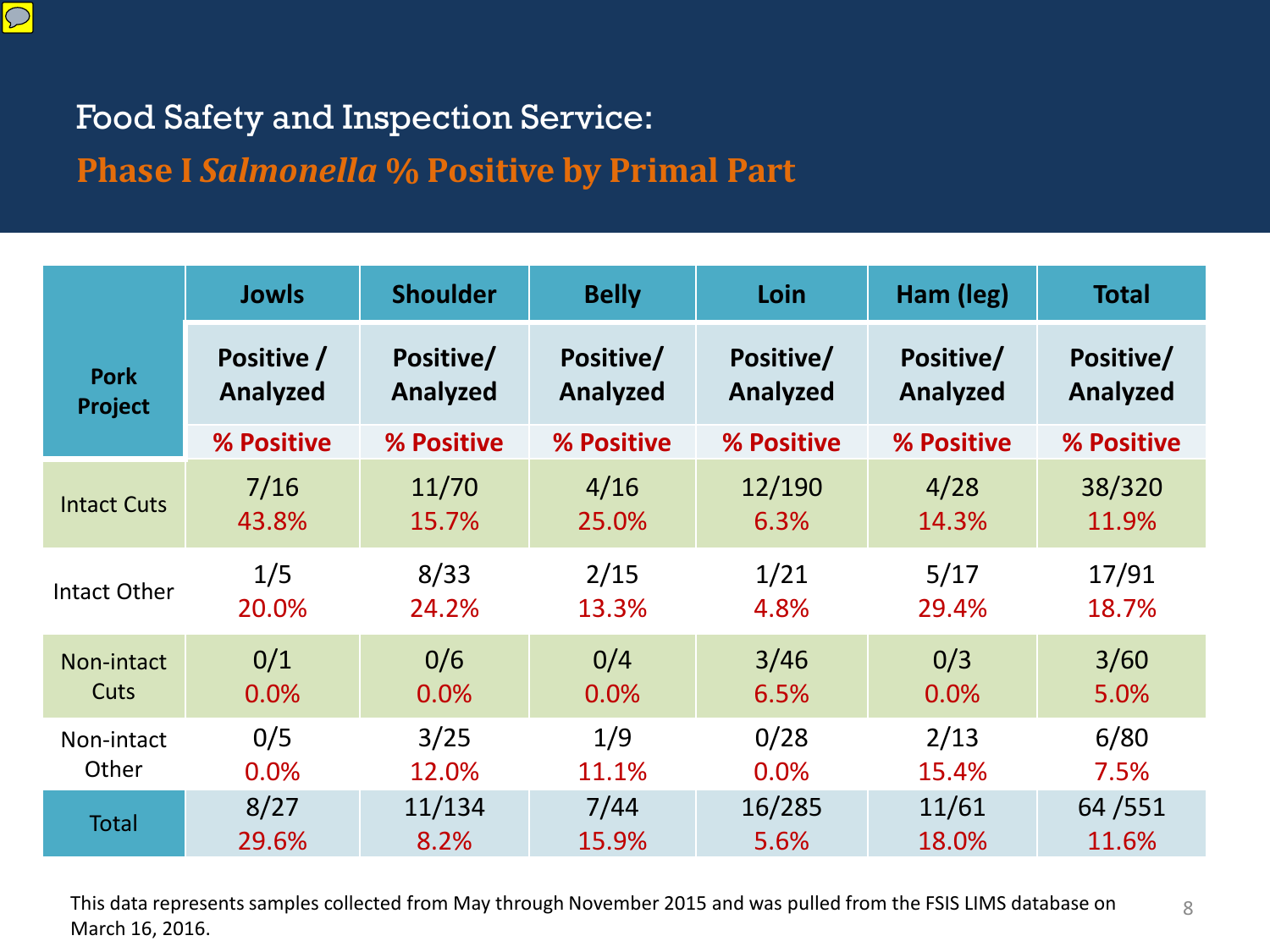

Phase I - Indicator Bacteria **Geometric Mean (MPN/g)** by Pork Product

| <b>Indicator Bacteria</b> | <b>Comminuted</b> | <b>Intact</b><br><b>Cuts</b> | <b>Intact</b><br><b>Other</b> | Non-<br><b>Intact</b><br><b>Cuts</b> | Non-<br><b>Intact</b><br><b>Other</b> |
|---------------------------|-------------------|------------------------------|-------------------------------|--------------------------------------|---------------------------------------|
| <b>APC</b>                | 13,890            | 4,398                        | 6,755                         | 3,152                                | 12,985                                |
| <b>Enterobacteriaceae</b> | 578               | 336                          | 714                           | 281                                  | 363                                   |
| <b>Coliforms</b>          | 154               | 83                           | 185                           | 83                                   | 75                                    |
| generic E.coli            | 43                | 31                           | 50                            | 36                                   | 37                                    |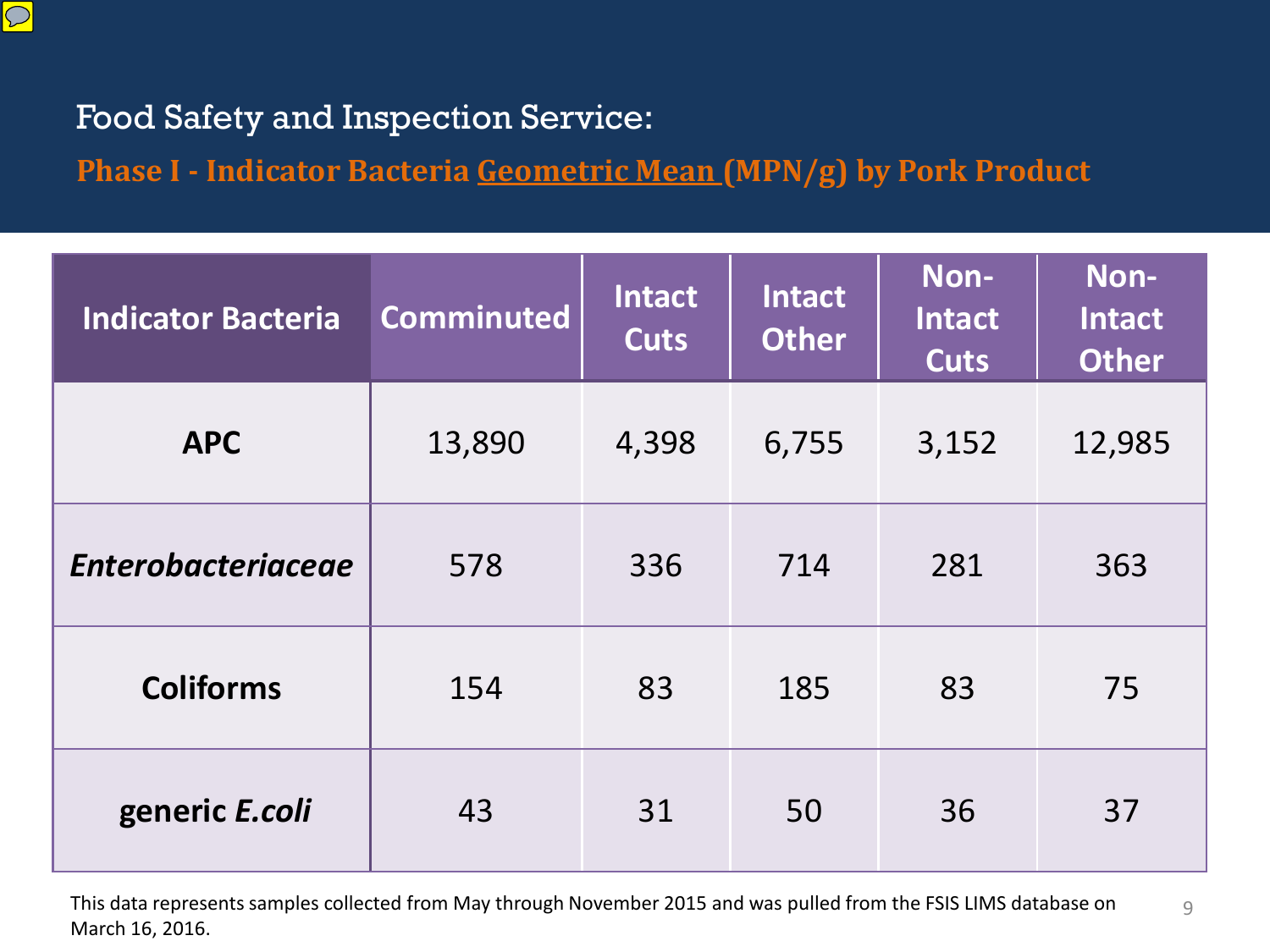

## Food Safety and Inspection Service: Click to edit Master title style **Additional Analytes**

| <b>Pork</b>         | <b>Product</b>                       |                |                  | Campylobacter | <b>MRSA</b>             |            |
|---------------------|--------------------------------------|----------------|------------------|---------------|-------------------------|------------|
| <b>Project Code</b> | <b>Type</b>                          | <b>Samples</b> | <b>Positives</b> | % Positive    | <b>Positives</b>        | % Positive |
| EXP_PK_COM01        | <b>Comminuted</b>                    | 112            | $\mathbf{1}$     | 0.9%          | 6                       | 5.4%       |
| EXP_PK_ICT01        | <b>Intact Cuts</b>                   | 53             | $\mathbf{1}$     | 1.9%          | $\overline{\mathbf{3}}$ | 5.7%       |
| EXP_PK_IOT01        | <b>Intact Other</b>                  | 28             | $\mathbf 0$      | 0.0%          | $\mathbf 0$             | 0.0%       |
| EXP_PK_NCT01        | <b>Non-Intact Cuts</b>               | $\mathbf{1}$   | $\mathbf 0$      | 0.0%          | $\mathbf{0}$            | 0.0%       |
|                     | <b>EXP_PK_NOT01 Non-Intact Other</b> | 6              | $\mathbf 0$      | 0.0%          | $\mathbf 0$             | 0.0%       |
| <b>Total</b>        |                                      | 200            | $\overline{2}$   | 1.0%          | 9                       | 4.5%       |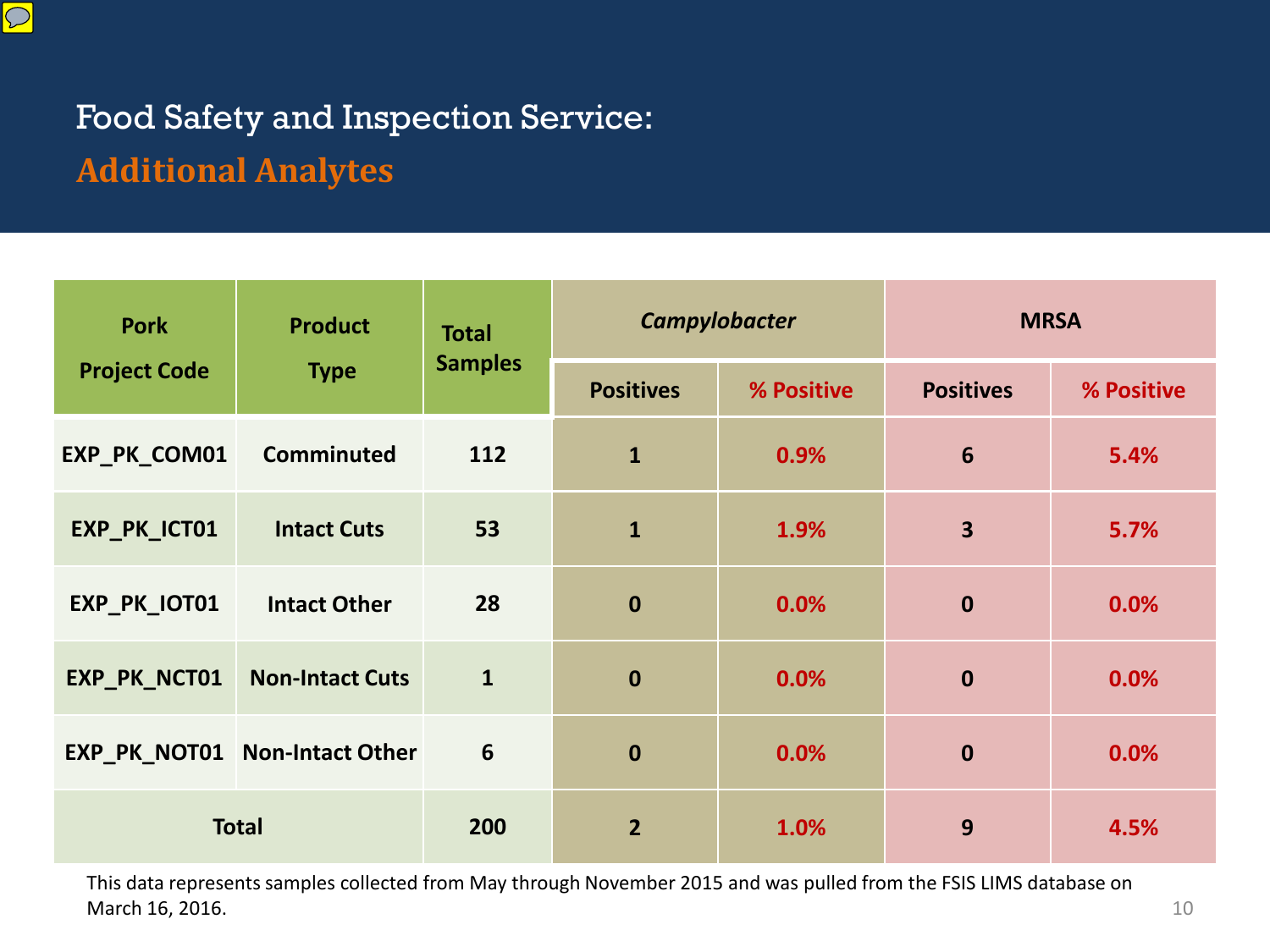

## Food Safety and Inspection Service: Click to edit Master title style **Additional Analytes - Continued**

| <b>Product</b><br><b>Pork</b> |                               | <b>Total</b>   |                  | Toxoplasma gondii | Yersinia enterocolitica |            |
|-------------------------------|-------------------------------|----------------|------------------|-------------------|-------------------------|------------|
| <b>Project Code</b>           | <b>Type</b>                   | <b>Samples</b> | <b>Positives</b> | % Positive        | <b>Positives</b>        | % Positive |
| EXP_PK_COM01                  | <b>Comminuted</b>             | 112            | $\overline{2}$   | 1.8%              | $\mathbf{1}$            | 0.9%       |
| EXP_PK_ICT01                  | <b>Intact Cuts</b>            | 53             | $\boldsymbol{0}$ | 0.0%              | $\overline{2}$          | 3.8%       |
| EXP_PK_IOT01                  | <b>Intact Other</b>           | 28             | $\mathbf 0$      | 0.0%              | $\boldsymbol{0}$        | 0.0%       |
| EXP_PK_NCT01                  | <b>Non-Intact Cuts</b>        | $\mathbf{1}$   | $\boldsymbol{0}$ | 0.0%              | $\mathbf 0$             | 0.0%       |
|                               | EXP_PK_NOT01 Non-Intact Other | 6              | $\mathbf 0$      | 0.0%              | $\mathbf 0$             | 0.0%       |
| <b>Total</b>                  |                               | 200            | $\overline{2}$   | 1.0%              | 3                       | 1.5%       |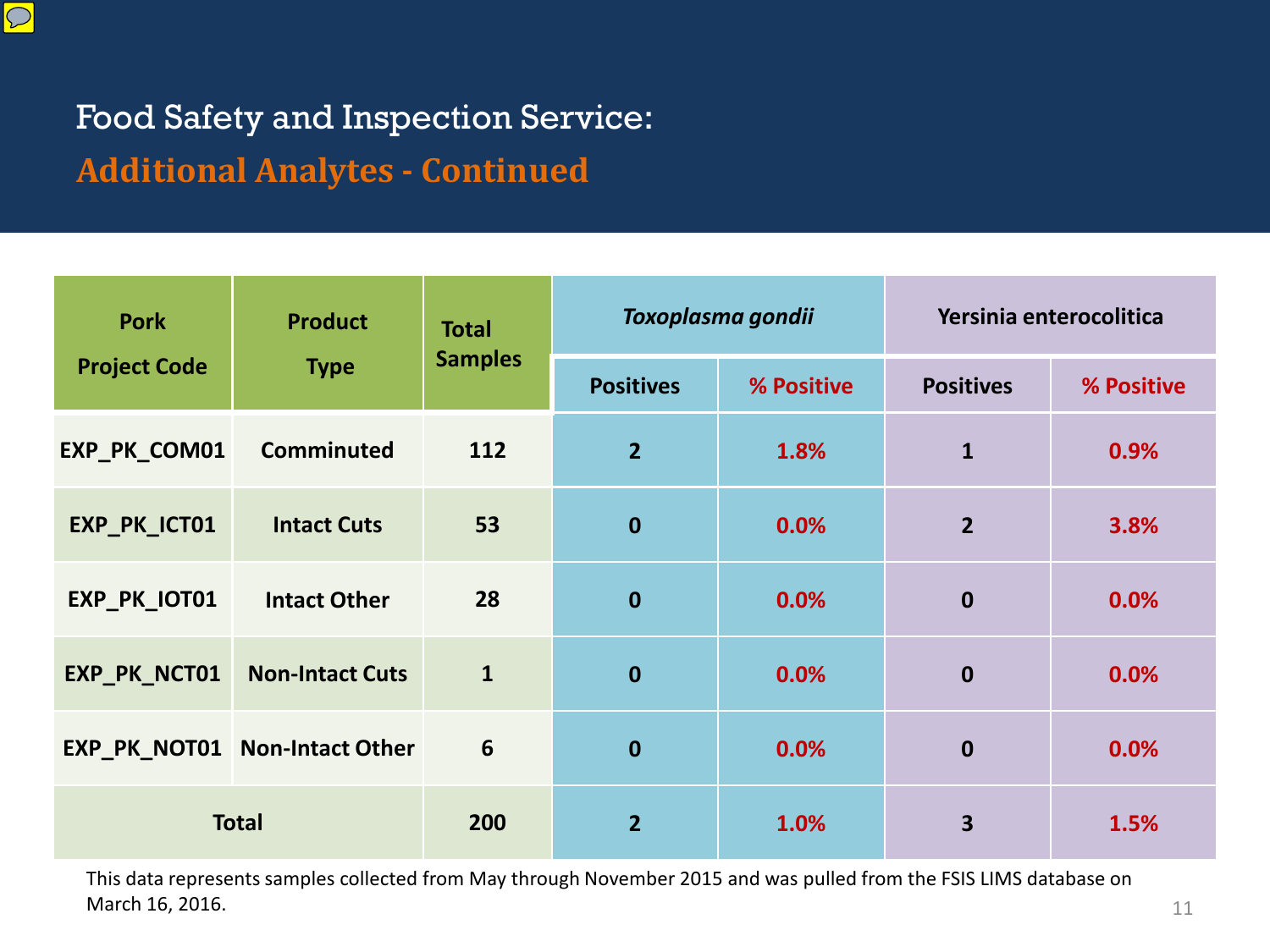

## Food Safety and Inspection Service: Click to edit Master title style **Additional Analytes - STECs**

| <b>Pork</b>         | <b>Product</b>                | <b>Total</b><br><b>Samples</b> |                  | E. coli 0157:H7 | <b>Non-O157 STECS</b> |            |
|---------------------|-------------------------------|--------------------------------|------------------|-----------------|-----------------------|------------|
| <b>Project Code</b> | <b>Type</b>                   |                                | <b>Positives</b> | % Positive      | <b>Positives</b>      | % Positive |
| EXP_PK_COM01        | Comminuted                    | 112                            | $\mathbf 0$      | 0.0%            | 6                     | 5.4%       |
| EXP_PK_ICT01        | <b>Intact Cuts</b>            | 53                             | $\boldsymbol{0}$ | 0.0%            | $\overline{4}$        | 7.6%       |
| EXP_PK_IOT01        | <b>Intact Other</b>           | 28                             | $\mathbf 0$      | 0.0%            | $\boldsymbol{0}$      | 0.0%       |
| EXP_PK_NCT01        | <b>Non-Intact Cuts</b>        | $\mathbf{1}$                   | $\mathbf 0$      | 0.0%            | $\mathbf 0$           | 0.0%       |
|                     | EXP_PK_NOT01 Non-Intact Other | 6                              | $\mathbf 0$      | 0.0%            | $\mathbf 0$           | 0.0%       |
| <b>Total</b>        |                               | 200                            | $\bf{0}$         | 0.0%            | 10                    | 5.0%       |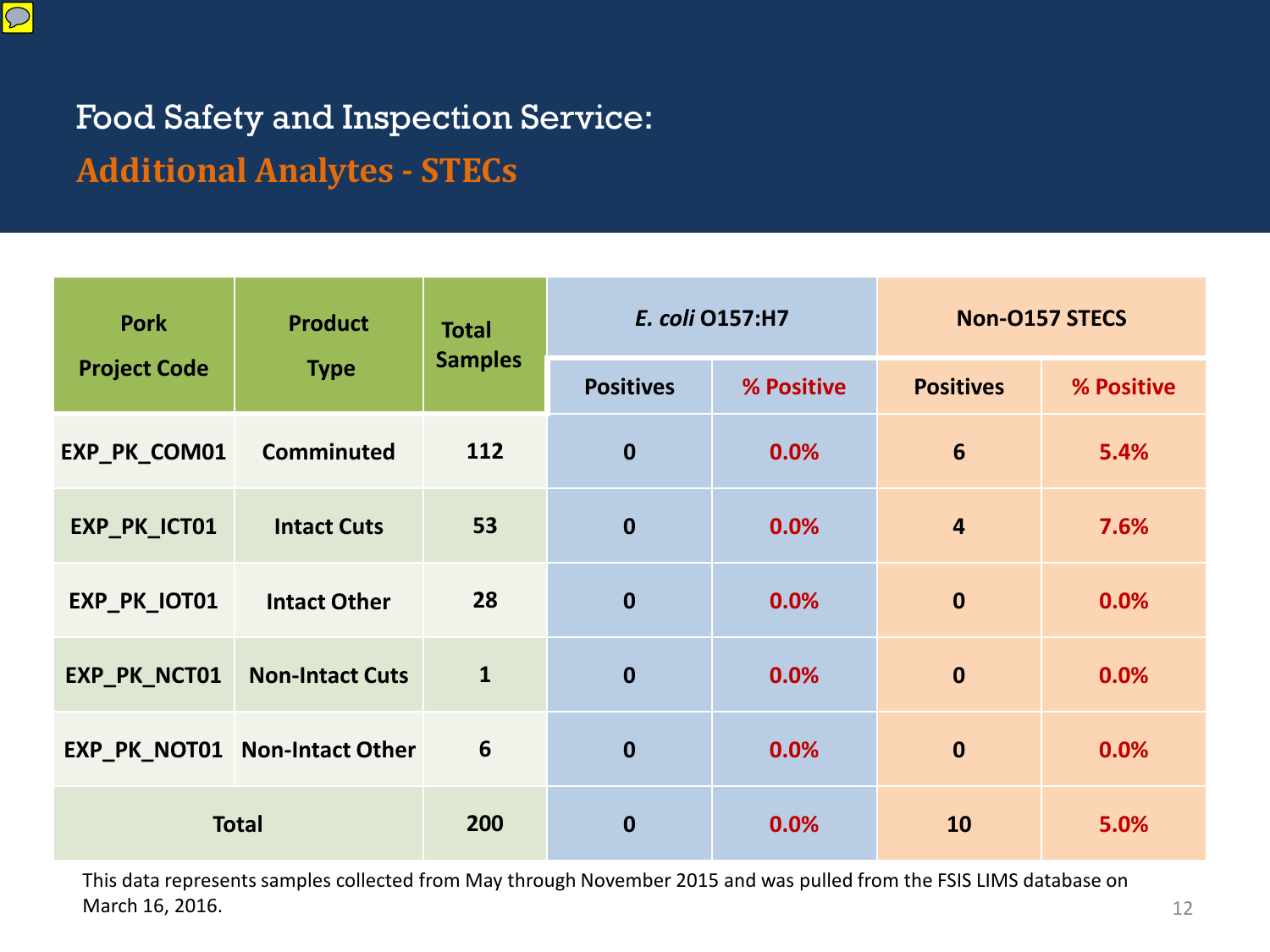

Food Safety and Inspection Service: **Phase I - STEC serogroups detected** 

#### **Distribution of STECs by serogroup:**

| <b>Products</b>      | Pos/Total<br>(% Pos) | <b>O26</b> | <b>O45</b>     | <b>O103</b>    | 0111 | 0121 | <b>O145</b>    | O157:H7        |
|----------------------|----------------------|------------|----------------|----------------|------|------|----------------|----------------|
| Comminuted           | 6/112                |            | $\overline{5}$ |                |      |      | $\overline{3}$ | $\overline{0}$ |
|                      | $(5.4\%)$            |            |                |                |      |      |                |                |
| <b>Intact Cuts</b>   | 4/53                 | 2          | $\overline{3}$ | $\overline{3}$ |      |      | 3              |                |
|                      | $(7.6\%)$            |            |                |                |      | 3    |                | $\overline{0}$ |
| <b>Overall Total</b> | 10/165               |            | 8              | $\overline{4}$ |      |      | 6              | 0              |
|                      | $(6.1\%)$            | 3          |                |                |      |      |                |                |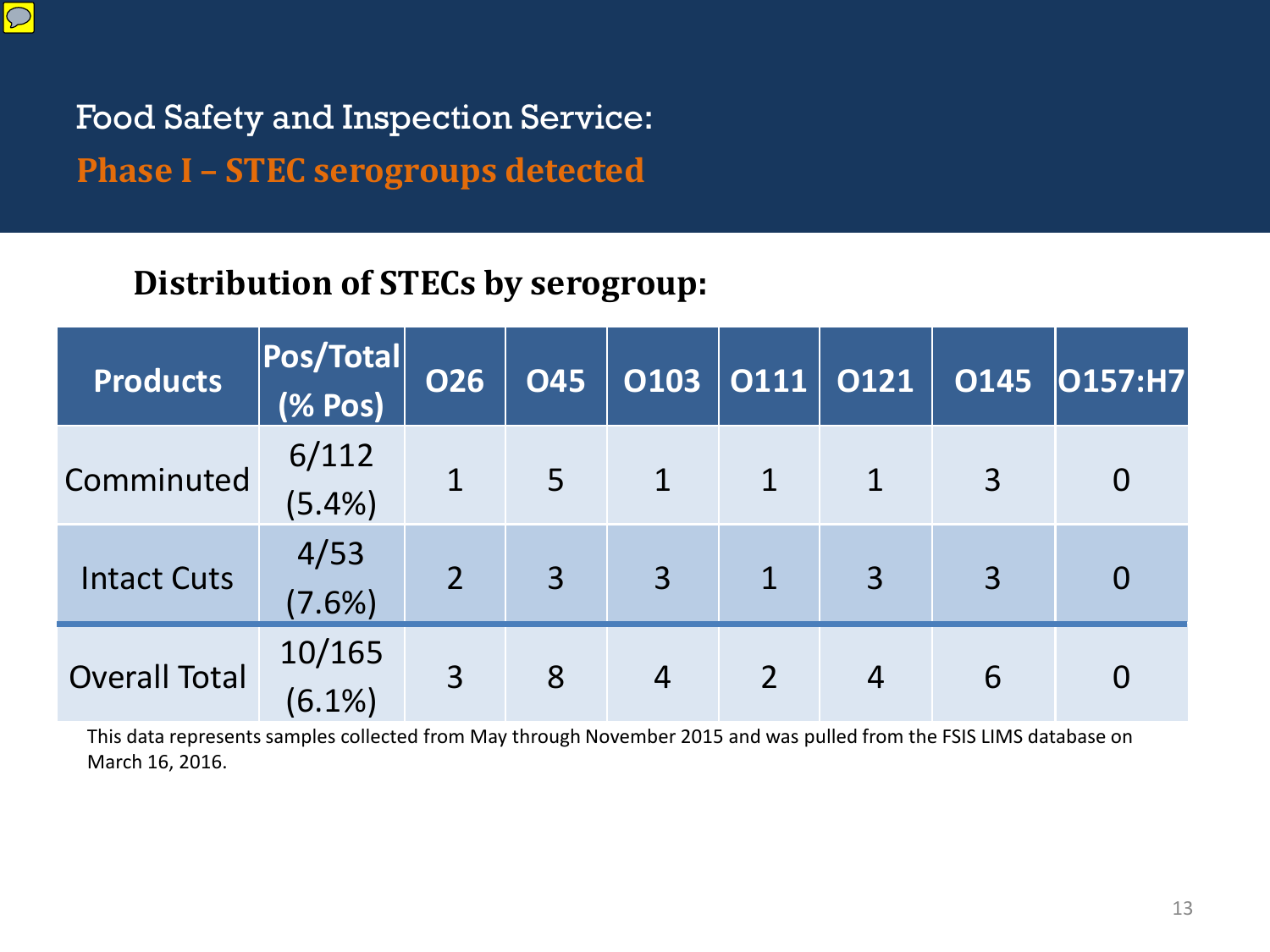# Transitional Exploratory Sampling (January 2016 – May 2017)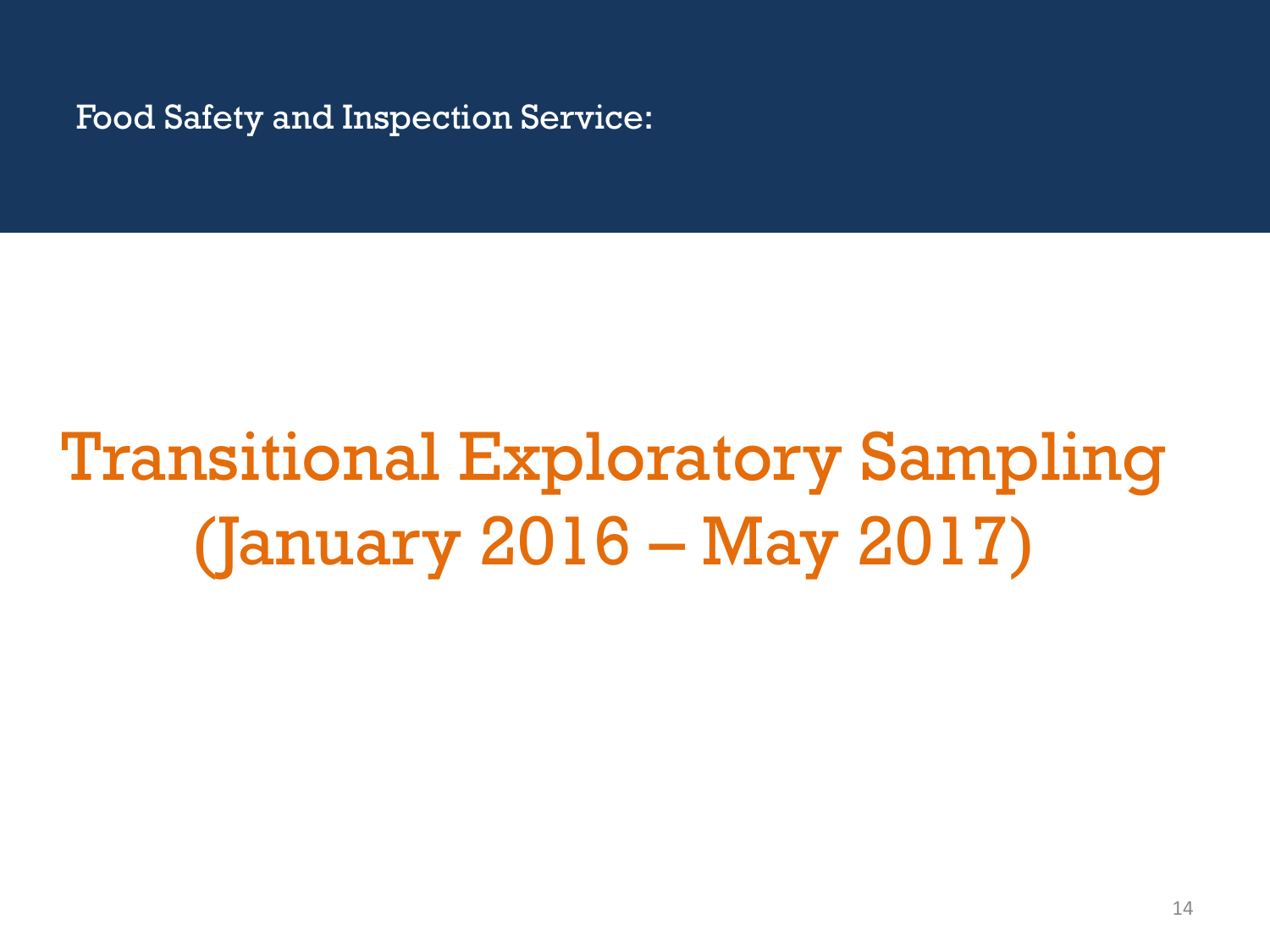#### **Transitional Exploratory Sampling**

- FSIS needed time to analyze the data obtained during the first phase of sampling before the baseline study could be designed and implemented
- After the first phase of sampling was completed, FSIS implemented a transitional exploratory sampling phase from January 2016 through May 2017
- Transitional sampling continued to be assigned and collected under Phase I project codes for the same product types
- The differences between Phase I sampling and transitional sampling include:
	- Phase I samples were analyzed by a third party contract laboratory
	- Transitional samples were analyzed by FSIS
	- Phase I samples included a sub-set of samples (200) that included analytes in addition to *Salmonella*
	- Transitional samples were analyzed for *Salmonella* only
	- Data obtained from Phase I was utilized to design the baseline study
	- Data obtained from transitional sampling was not utilized to design the baseline study; however, FSIS will use this information to inform pork *Salmonella* policies